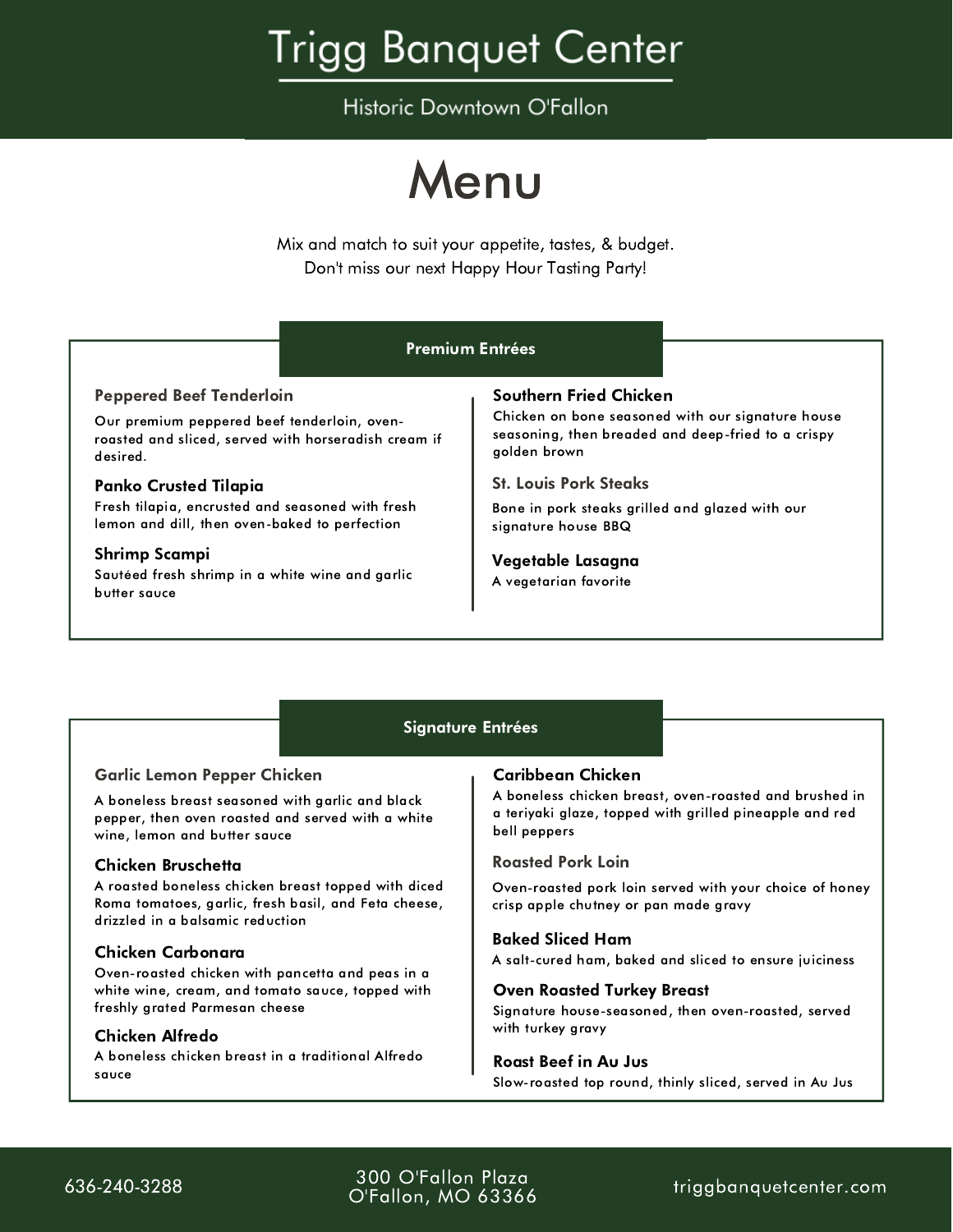# Historic Downtown O'Fallon

|                                                                                                                                                                                                                                                                                                                                                                                                               | <b>Signature Pastas</b>                                                                                                                                                                                                                                                                                           |
|---------------------------------------------------------------------------------------------------------------------------------------------------------------------------------------------------------------------------------------------------------------------------------------------------------------------------------------------------------------------------------------------------------------|-------------------------------------------------------------------------------------------------------------------------------------------------------------------------------------------------------------------------------------------------------------------------------------------------------------------|
| <b>Penne Bolognese</b><br>A St. Louis tradition, penne noodles with generous<br>portions of ground beef and Italian sausage cooked<br>in our signature house made Marinara sauce<br>Pasta Con Broccoli<br>Cavatelli pasta with sprigs of fresh broccoli in our<br>signature Alfredo sauce<br><b>Cheese Tortellini</b><br>Cheese filled tortellini with peas and mushrooms,<br>tossed in a creamy tomato sauce | <b>Homemade Mac and Cheese</b><br>Spiral macaroni noodles in our signature house made<br>Four Cheese sauce<br><b>Baked Ziti</b><br>Ziti noodles in our signature house made Marinara<br>sauce, topped with Mozzarella cheese and then oven<br>baked                                                               |
|                                                                                                                                                                                                                                                                                                                                                                                                               | Vegetables                                                                                                                                                                                                                                                                                                        |
| <b>Lemon Pepper Green Beans</b><br>Our signature vegetable. Green beans with lemon<br>pepper tossed in olive oil<br>Corn O'Brien<br>Sweet Corn cooked with red and green pepper<br><b>Glazed Carrots</b><br>Fresh sliced carrots glazed in butter and brown sugar<br>Sautéed Vegetable Medley<br>Yellow squash, zucchini, red peppers, onions,<br>spinach, and garlic, seasoned and sautéed in olive<br>oil   | <b>Sautéed Asparagus</b><br>Fresh asparagus sautéed in olive oil with roasted red<br>peppers<br><b>Roasted Broccoli</b><br>Oven roasted broccoli drizzled with olive oil and fresh<br>ground sea salt<br><b>Brussel Sprouts</b><br>Brussel sprouts sautéed with bacon and shallots in an<br>apple cider reduction |
|                                                                                                                                                                                                                                                                                                                                                                                                               | <b>Potatoes and Rice</b>                                                                                                                                                                                                                                                                                          |
| <b>Garlic Mashed Potatoes</b><br>Yukon Gold potatoes mashed with garlic and heavy<br>cream<br><b>Parsley Buttered New Potatoes</b><br>Baby Red and Yukon Gold potatoes tossed in parsley<br>and butter<br><b>Potatoes Au Gratin</b><br>Sliced Yukon Gold potatoes baked with melted<br>Cheddar cheese                                                                                                         | <b>Baked Potato Bar</b><br>Idaho Russet potatoes served with sour cream, butter,<br>Cheddar cheese, bacon, and chives<br><b>Wild Rice Pilaf</b><br>Minnesota grown wild rice and mushroom                                                                                                                         |

Cheddar cheese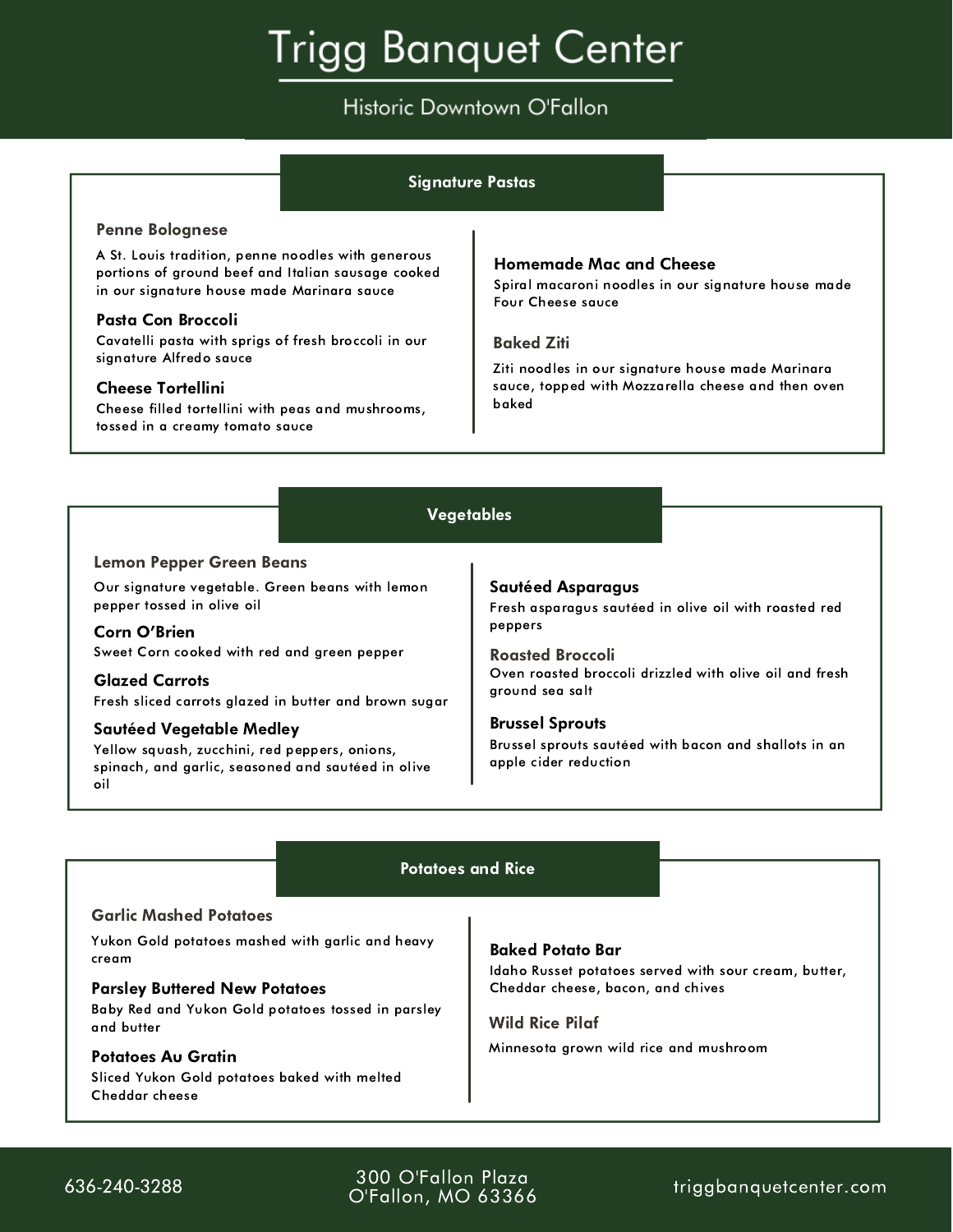# Historic Downtown O'Fallon

## **Salads**

#### Signature House Salad

Iceberg and Romaine lettuce with shredded carrots, red cabbage, cherry tomatoes, croutons, and Provel cheese, tossed in your choice of dressing

#### Caesar Salad

Romaine lettuce, croutons, and freshly shaved Parmesan cheese, tossed in Caesar dressing

#### St. Louis Style Italian Salad

Iceberg and Romaine lettuce with artichoke hearts, pimiento, red bell peppers, croutons, Provel and Parmesan cheese, tossed in Italian vinaigrette

### Greek Salad

Iceberg lettuce with Roma tomatoes, Kalamata olives, pepperoncinis, cucumbers, and Feta cheese, tossed in a Greek vinaigrette

#### Spinach and Apple Salad

Fresh baby spinach with honey crisp apples, candied pecans, candied bacon, and Feta cheese, tossed in an apple vinaigrette

# Hors d'Oeuvres

#### St. Louis Toasted Ravioli

Toasted Ravioli made on The Hill. Served with Marinara sauce and garnished with fresh grated Parmesan cheese

#### Caprese Skewers

Fresh tomatoes, Mozzarella, and Basil on a bamboo skewer drizzled with a balsamic reduction

#### Cocktail Meatballs

All beef meatballs served in your choice of BBQ sauce, Marinara, or Swedish style gravy

#### **Bruschetta**

Fresh roma tomatoes, garlic, basil, and olive oil on a baguette

#### Mini Quiche

Chef's selection of four different cocktail size quiche

#### Candied Bacon

Our signature starter, thick cut bacon coated in brown sugar and cooked to crisp perfection

#### Snacks

#### Gourmet Popcorn Bar

Cheddar, caramel, and buttered popcorn with a wide selection of seasonings

#### Hot Pretzels and Beer Cheese

A St. Louis staple. Hot pretzels, salted and served with our signature house beer cheese sauce

#### Grande Nacho Bar

Warm tortilla chips served with seasoned ground beef, queso, black olives, lettuce, tomatoes, and jalapenos

#### St. Louis Style Pizza

Pepperoni, sausage, and deluxe thin crust pizzas